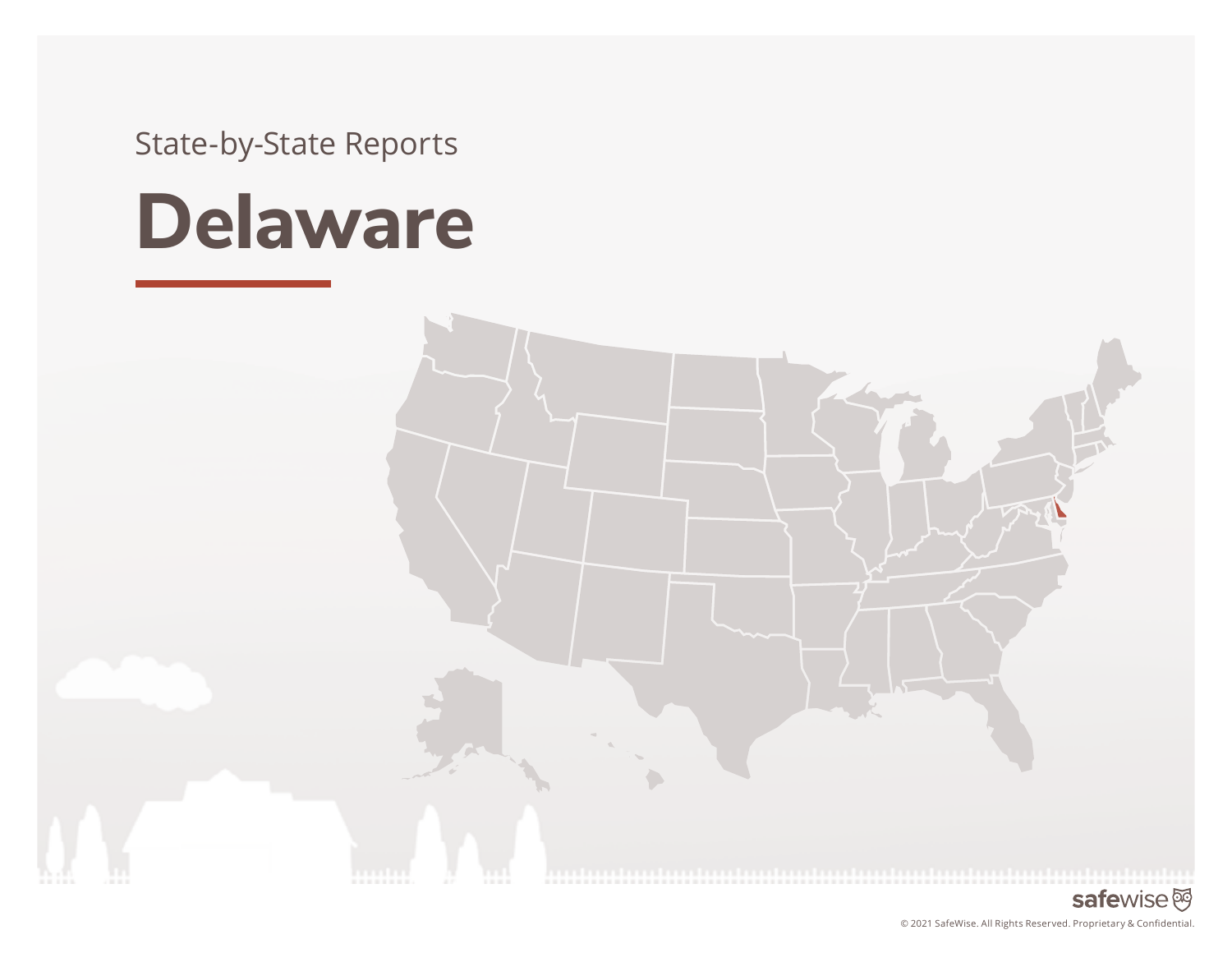# **The State of Safety in Delaware**

6 in 10 Delaware residents worry about gun violence despite reporting **fewer incidents** than most states.

*"The threat of youthful offenders especially; we have a lot of crime that comes to us from outside Newark, Delaware."*

#### **Daily concern about safety issues**

|  | <b>Safety issue</b>     | % highly concerned | <b>US</b> average |
|--|-------------------------|--------------------|-------------------|
|  | General safety/security | 50%                | 47%               |
|  | Gun violence            | 59%                | 53%               |
|  | Police violence         | 50%                | 40%               |
|  | COVID-19 pandemic       | 61%                | 62%               |





B1. For the remainder of the study, we want to focus our discussion on safety and security concerns that you may personally face, or your community is facing today. Using a scale from 1 to 7 where '1' is not at all concern very concerned, overall, how concerned are you about your safety and/or security on a day to day basis? / B3. In general, do you think crime is increasing or decreasing? / B4. Using a scale from 1 to 7 where '1' is not at is very safe, overall, how safe do you think your state is? / B5. Using a scale from 1 to 7 where '1' is not at all concerned and '7' is very concerned, overall, how concerned are you about the following on a day to day ba *Police violence / B8. Using a scale from 1 to 7 where '1' is not at all concerned and '7' is very concerned, overall, how concerned are you about the COVID-19 pandemic on a day to day basis?* 

#### safewise函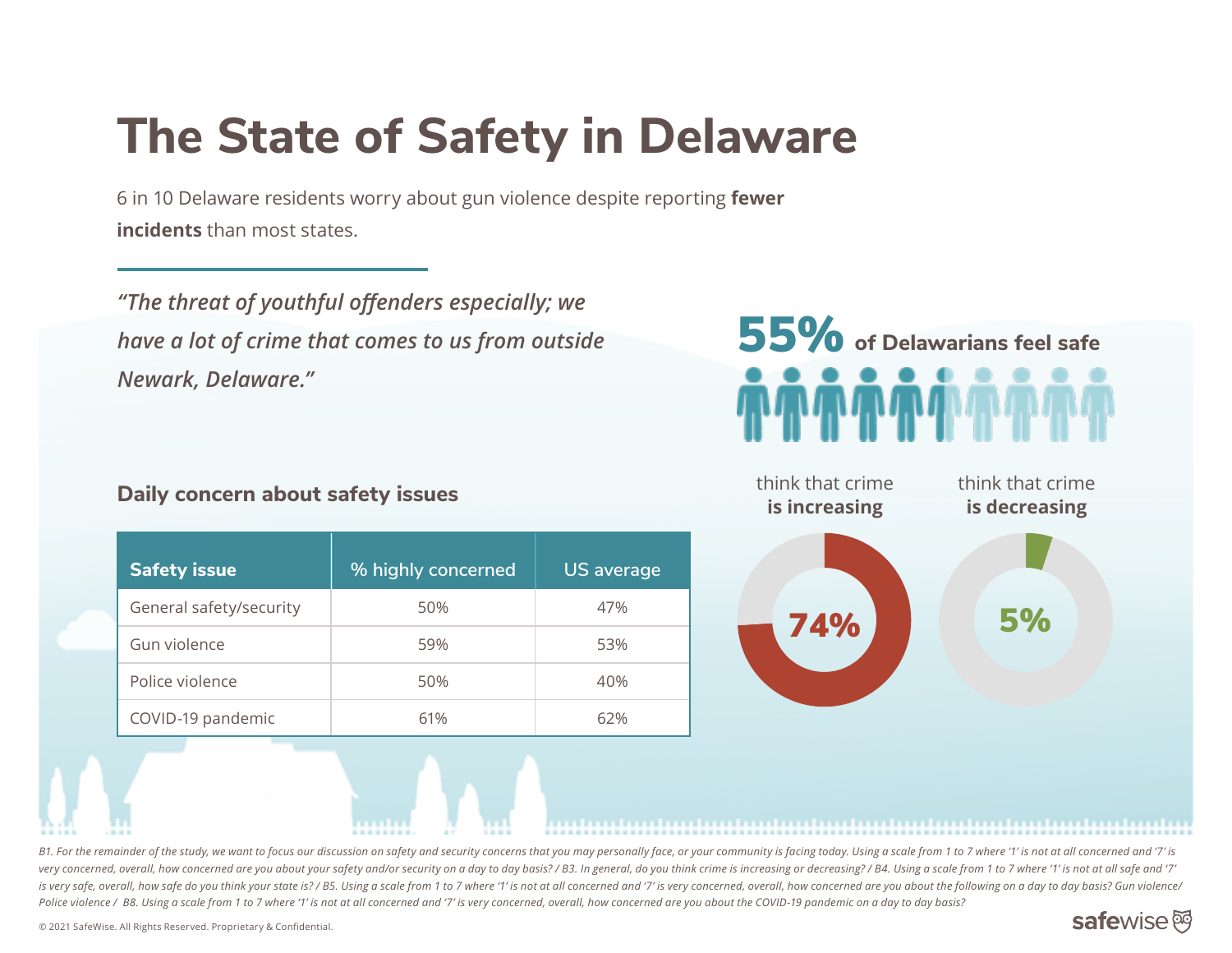#### **Concern and crime experience**

| <b>Crime issue</b> | % worried it will happen | % experienced in the past<br>12 months | Crime rate per 1,000<br>people |
|--------------------|--------------------------|----------------------------------------|--------------------------------|
| Violent crime      | 49%                      | 10%                                    | $4.2 \uparrow$                 |
| Property crime     | 51%                      | 16%                                    | 22.5 $\uparrow$                |
| Package theft      | 47%                      | 22%                                    | N/A                            |
| Gun violence       | 38%                      | 11%                                    | N/A                            |

↑ **↓** indicates higher or lower than national average.

| <b>Concern</b>                          | % agree | <b>US</b> average |
|-----------------------------------------|---------|-------------------|
| Worried daily                           | 61%     | 62%               |
| Affected my personal<br>safety          | 55%     | 44%               |
| Affected the security<br>of my property | 32%     | 29%               |
|                                         |         |                   |

**TELESTIN** 

#### **COVID-19 pandemic Law enforcement**

| <b>Concern</b>                                                 | % agree | <b>US</b> average |
|----------------------------------------------------------------|---------|-------------------|
| Worried daily                                                  | 50%     | 40%               |
| Confident in approach to crime<br>prevention                   | 58%     | 56%               |
| Likely to call someone other than<br>police in a non-emergency | 38%     | 35%               |

#### **The State of Safety in Delaware**

B5. Using a scale from 1 to 7 where '1' is not at all concerned and '7' is very concerned, overall, how concerned are you about the following on a day to day basis? Gun violence/Police violence/ B6. Using a scale from 1 to at all confident and '7' is very confident, overall, how confident are you in law enforcement's approach to crime prevention? / B7. Using a scale from 1 to 7 where '1' is not at all likely and '7' is very likely, how likel an organization other than the police if it was not an emergency? / C1. Using a scale from 1 to 7 where '1' is not at all concerned and '7' is very concerned, how concerned are you about the following happening to you? / C anyone you know, experienced the following in the last 12 months?/ B8. Using a scale from 1 to 7 where '1' is not at all concerned and '7' is very concerned, overall, how concerned are you about the COVID-19 pandemic on a *basis? / B9. Using a scale from 1 to 7 where '1' is not at all affected and '7' is very affected, overall, how much do you think the following has been affected by the COVID-19 pandemic?*  safewise<sup>函</sup>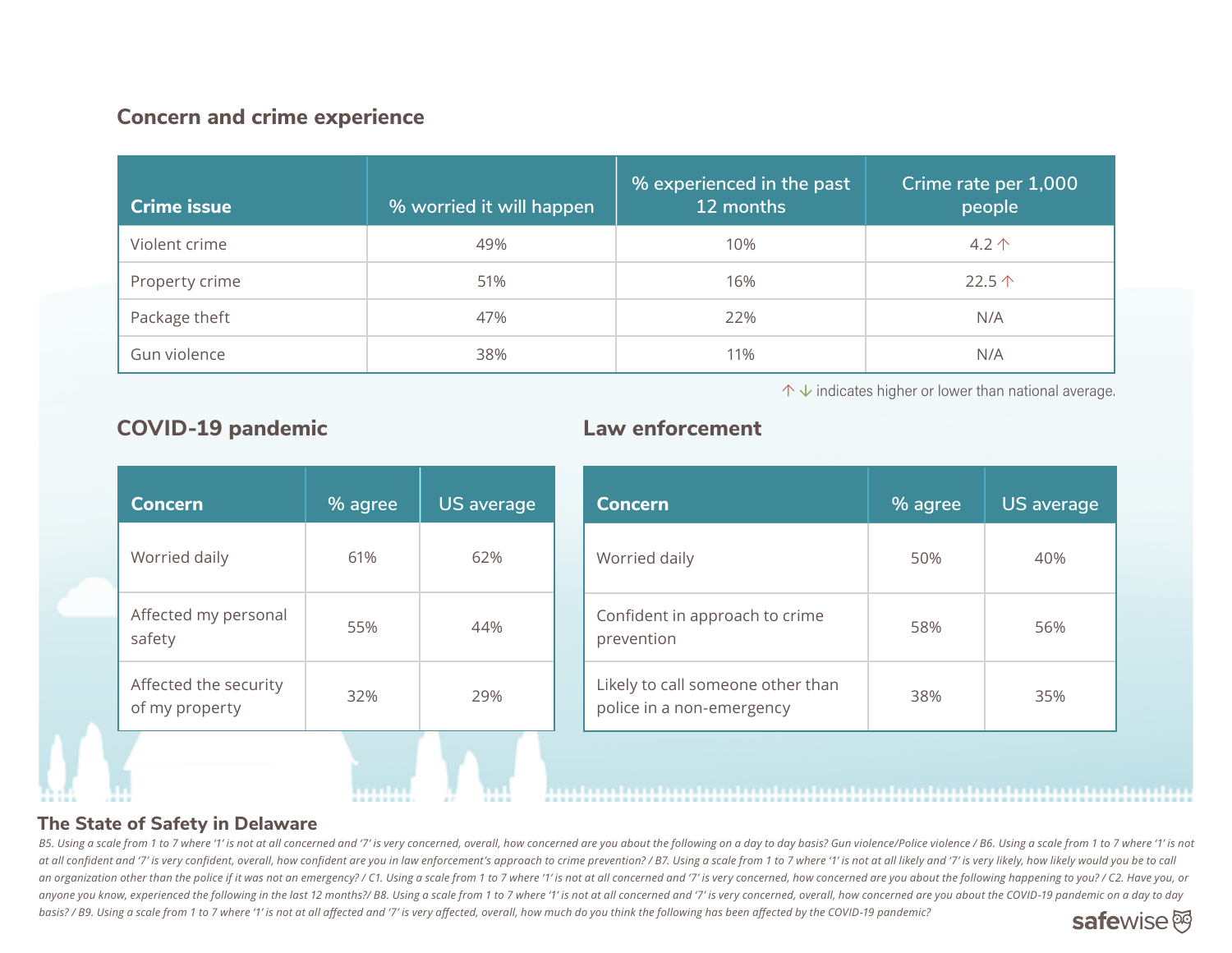## **Safety and security measures**

**Do you carry or use a method of personal protection/safety?** 



© 2021 SafeWise. All Rights Reserved. Proprietary & Confidential.